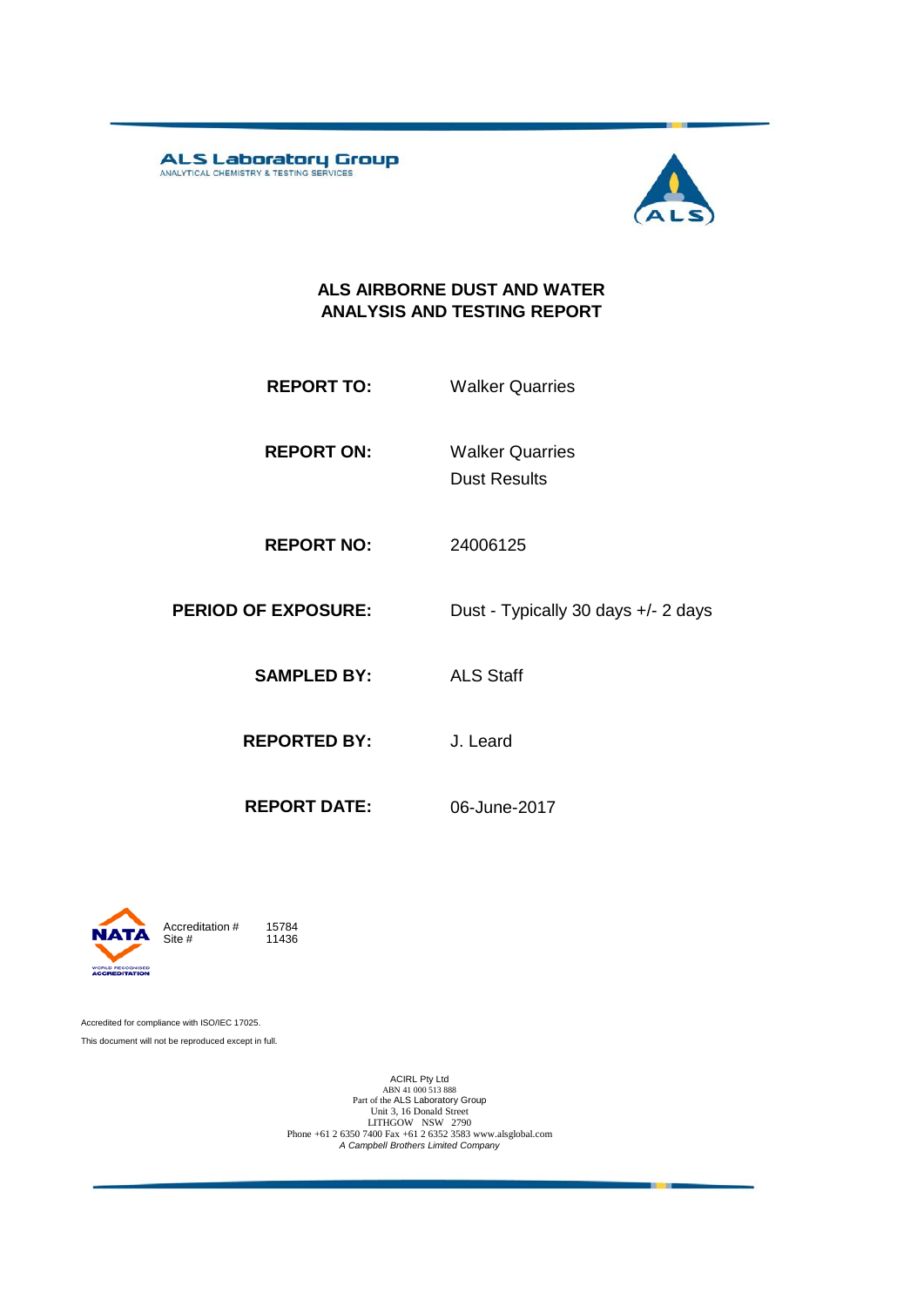# **ALS AIRBORNE DUST ANALYSIS AND TESTING REPORT**



## **WALKER QUARRY**

Month Jun-17<br>Date Replaced 5/05/2017 Date Replaced 5/05/2017<br>Date Collected 5/06/2017 Date Collected

### **DUST DEPOSITION RESULTS**

(g/m²/month)

| GAUGE NO.   | <b>INSOLUBLE SOLIDS</b> | *COMBUSTIBLE MATTER | **ASH |  |
|-------------|-------------------------|---------------------|-------|--|
| <b>DG#1</b> | 1.0                     | 0.2                 | 0.8   |  |
| <b>DG#2</b> | 0.3                     | 0.1                 | 0.2   |  |
| <b>DG#3</b> | 0.3                     | 0.2                 | 0.1   |  |
| DG#4        | 0.8                     | 0.3                 | 0.5   |  |

No. of days exposed: 31

\* Result Calculated \*\* Incombustible Matter Analysed in accordance with AS3580.10.1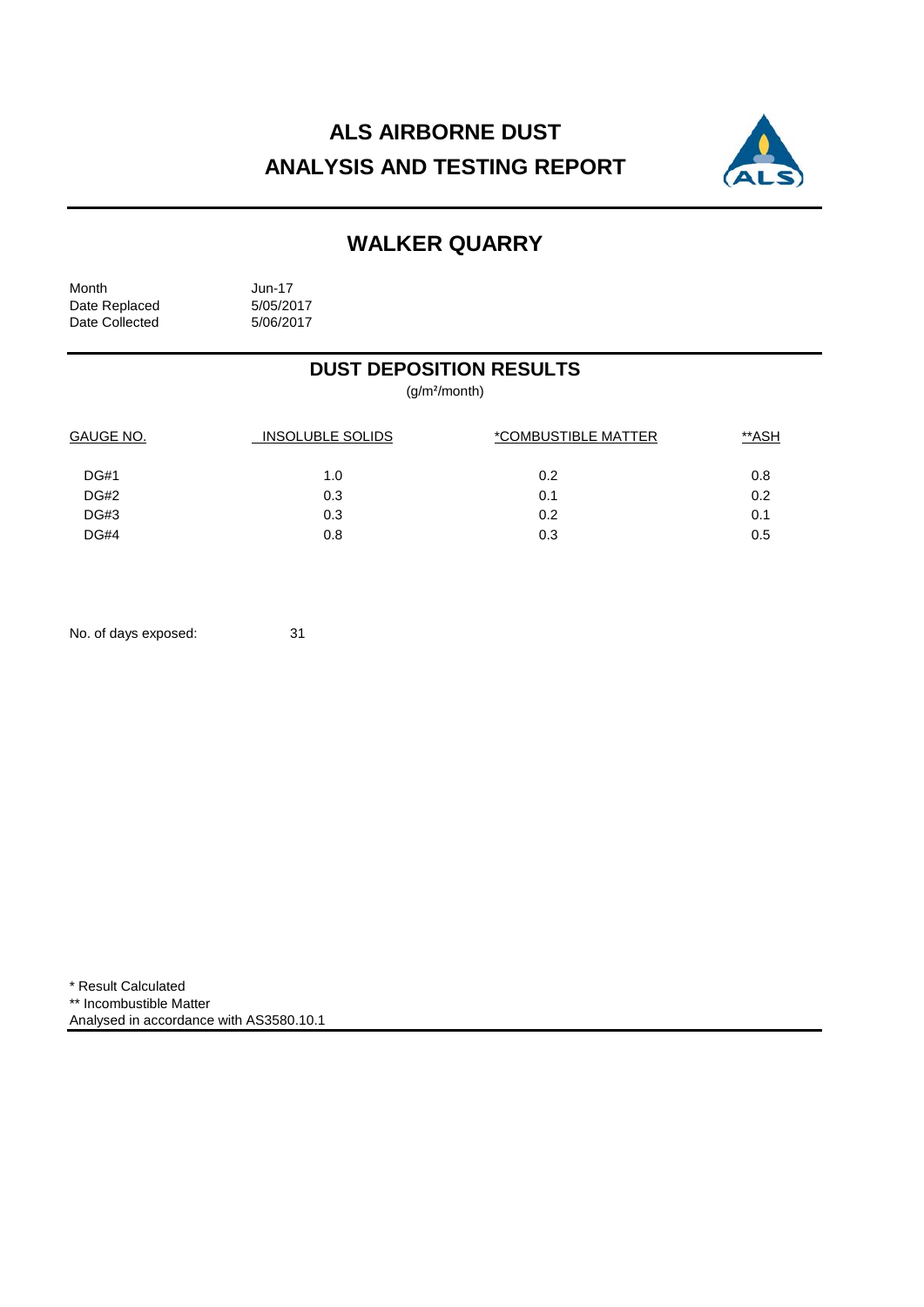# **ALS AIRBORNE DUST ANALYSIS AND TESTING REPORT**



## **WALKER QUARRY**

| Month          | Jun-17    |
|----------------|-----------|
| Date Replaced  | 5/05/2017 |
| Date Collected | 5/06/2017 |

#### **DUST GAUGE OBSERVATION**

| <b>GAUGE</b> | <b>ANALYSIS OBSERVATIONS</b>                                                       |  |  |
|--------------|------------------------------------------------------------------------------------|--|--|
| <b>DG#1</b>  | Clear, Insects, Fine Brown Dust & Coarse Brown Dust                                |  |  |
| <b>DG#2</b>  | Clear, Insects, Fine Brown Dust & Coarse Brown/Black Dust                          |  |  |
| DG#3         | Clear, Insects, Fine Brown Dust & Coarse Brown/Black/Green<br>Dust                 |  |  |
| <b>DG#4</b>  | Clear, Insects, Organic Matter, Fine Brown Dust, Coarse<br><b>Brown/Black Dust</b> |  |  |